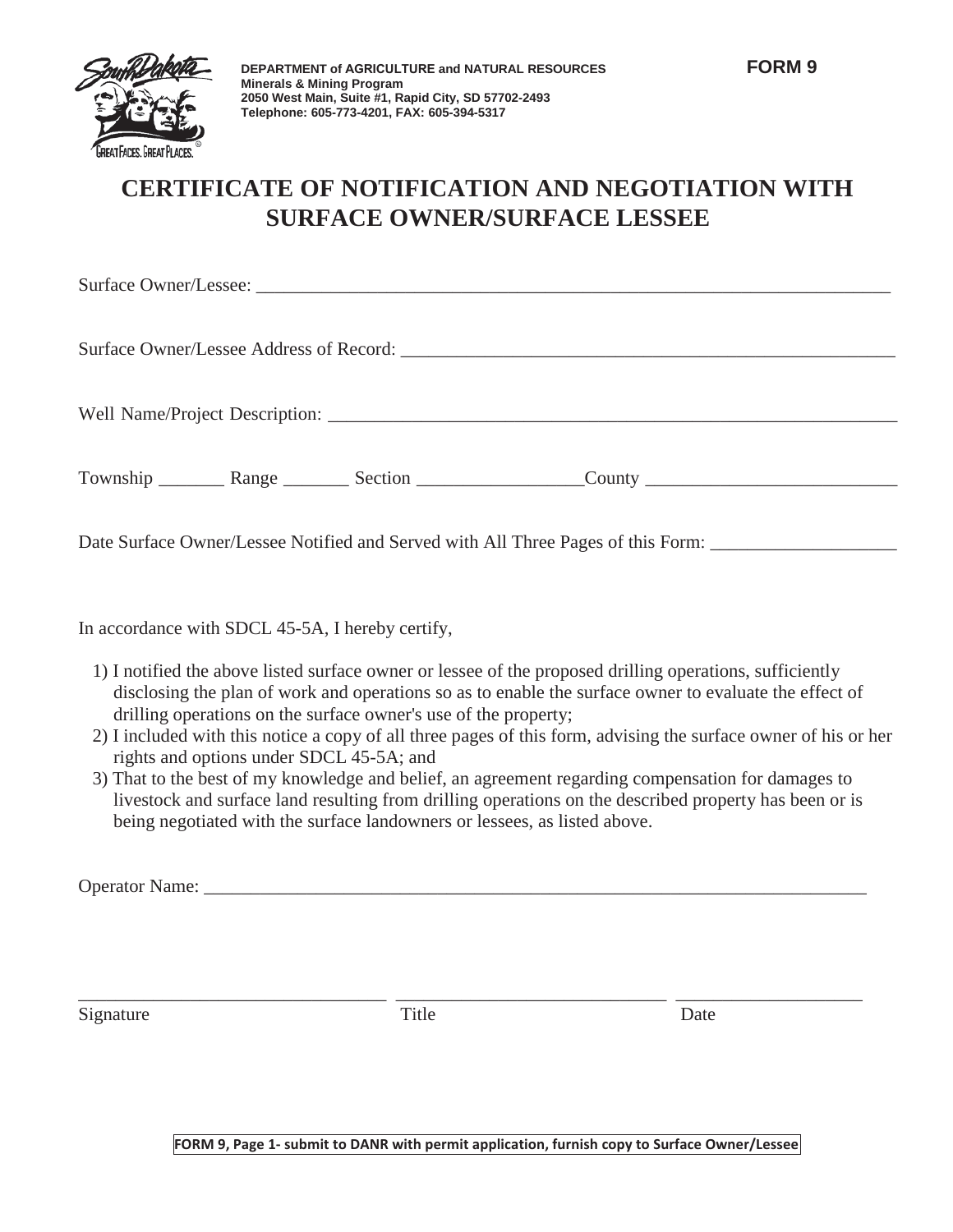

**DEPARTMENT of AGRICULTURE and NATURAL RESOURCES Minerals & Mining Program 2050 West Main, Suite #1, Rapid City, SD 57702-2493 Telephone: 605-773-4201, FAX: 605-394-5317**

## **RIGHTS OF SURFACE OWNERS AFFECTED BY OIL & GAS OPERATIONS** (Taken from SD Codified Law Chapter 45-5A)

**45-5A-4**. Compensation to surface owner for losses—Determining damages--Payment. The mineral developer shall pay the surface owner a sum of money equal to the amount of damages sustained by the surface owner for loss of agricultural production, lost land value, and lost value of improvements caused by mineral development. The amount of damages may be determined by any formula mutually agreeable between the surface owner and the mineral developer. In determining damages, consideration shall be given to the period of time during which the loss occurs and the surface owner may elect to be paid damages in annual installments over a period of time. However, the surface owner shall be compensated for harm caused by exploration only by a single sum payment. The payments contemplated by this section shall only cover land directly affected by mineral development. Payments under this section for lost land value shall be paid only to the title holder of such land. Any reservation or assignment of such compensation apart from the surface estate except to a lessee of the surface estate is prohibited.

**45-5A-4.1**. Treble damages for failure to negotiate in good faith. If any mineral developer fails or refuses to conduct good faith negotiations with the surface owner to determine damages pursuant to § 45-5A-4, whether or not arising out of an existing contract or lease, the court, in any subsequent litigation arising out of the mineral developer's failure or refusal to negotiate in good faith, may, at its discretion, award treble damages on all or part of any recovery by the surface owner.

**45-5A-5**. Notice to surface owner of proposed surface disturbing development activities. The mineral developer shall give the surface owner written notice of proposed surface disturbing mineral development activities at least thirty days before the date operations are commenced. Surface disturbing activities include well site construction, road building, grading, excavation, demolition, and related activities. This notice shall be given to the record surface owner at the surface owner's address as shown by the records of the county register of deeds at the time the notice is given. This notice shall sufficiently disclose the plan of work and operations to enable the surface owner to evaluate the effect of drilling operations on the surface owner's use of the property. Included with this notice shall be a form prepared by the Department of Agriculture and Natural Resources advising the surface owner of his or her rights and options under this chapter.

**45-5A-5.1**. Notice to surface owner and surface lessee prior to entry on land for mineral exploration activities. A mineral developer shall provide the surface owner, and surface lessee, if any, with at least seven days notice by registered mail to the address shown by the records of the county treasurer at the time the notice is given or by hand delivery prior to entry on the land for mineral exploration activities that do not disturb the surface such as surveying and well staking. This notice shall include:

- (1) The name, address, and telephone number of the mineral developer or the mineral developer's designee;
- (2) An offer to discuss the proposed exploration plan with the surface owner, and surface lessee if any, before the exploration operations begin; and
- (3) A diagram of the approximate location or the proposed drilling site. The notice required by this section is deemed to be received by the surface owner and surface lessee immediately, if hand delivered, and seven days after mailing if sent by registered mail. The notice required by this section is in addition to the notice required by § 45-5A-5.